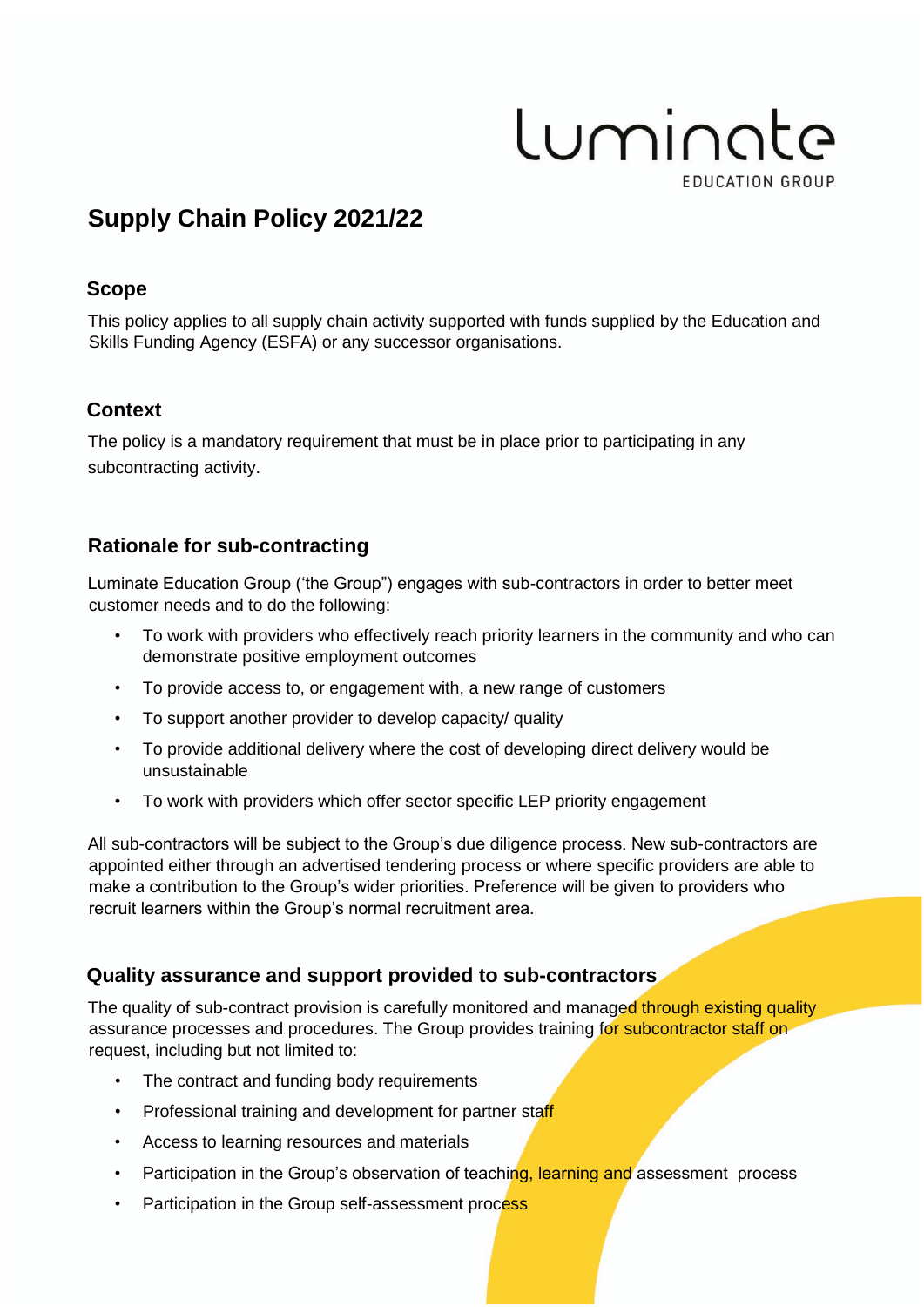- Access to a range of in-house training delivered by the Group e.g. Self-Assessment Report (SAR) training
- Monitoring of initial guidance, assessment, delivery of learning programs and associated targets.

Group staff will visit sub-contractors regularly and will provide curriculum planning advice and funding updates. Quality audits will be completed and feedback provided with priority being given to new providers or providers where there has been an identified concern regarding their performance.

Support sessions on areas such as equality and diversity, data recording, legislative compliance and the Education Inspection Framework will be provided on request or as a group activity. Support is provided to sub-contractors through close monitoring and tracking of learner progress using Group systems and the continual review of contract performance.

In addition, the Group supports the sub-contractor in meeting the requirements of the Equality Act, minimising complaints and drop-out rates through a series of direct contacts with both the learners and employers via learner validation calls, employer and learner surveys. The results of this activity are shared openly and monitored to support improvement. Sub-contractors will be expected to take account of the potential costs of reasonable adjustments under the Equality Act when planning their course delivery.

#### **Percentage range of retained funds**

The Group retains a proportion of the funds received from ESFA which covers the direct costs associated with operating and quality assuring sub-contracted provision and provides a contribution towards relevant indirect costs such as finance, student support, IT and other curriculum support costs.

The typical percentage fee range retained by the Group is between 20% and 30%. The retention rate takes into account the level of capacity and skills of the contractor, and the risk associated with each provider. The retained proportion for new sub-contractors will usually be 25%.

The Group may also retain up to 10% of the value of each invoice payable to a provider on an interim basis, pending completion of student qualifications and finalisation of accounts. This is to allow for any potential shortfall in ESFA income. Once accounts are finalised, interim retentions are usually paid to the provider within six months of the end of the contract.

No fees or charges are payable by the sub-contractor to the Group.

#### **Payment terms**

The Group will make payment to the sub-contractor within 30 days of receiving a valid claim for payment or invoice. Payments will usually follow the submission of the **I**ndividualised Learner Record (ILR) and receipt of the Occupancy Report (Provider Funding Report) by the Group.

No payment will be made in respect of any learner remaining on programme where there has been no evidence of learning received for a period of 12 weeks.